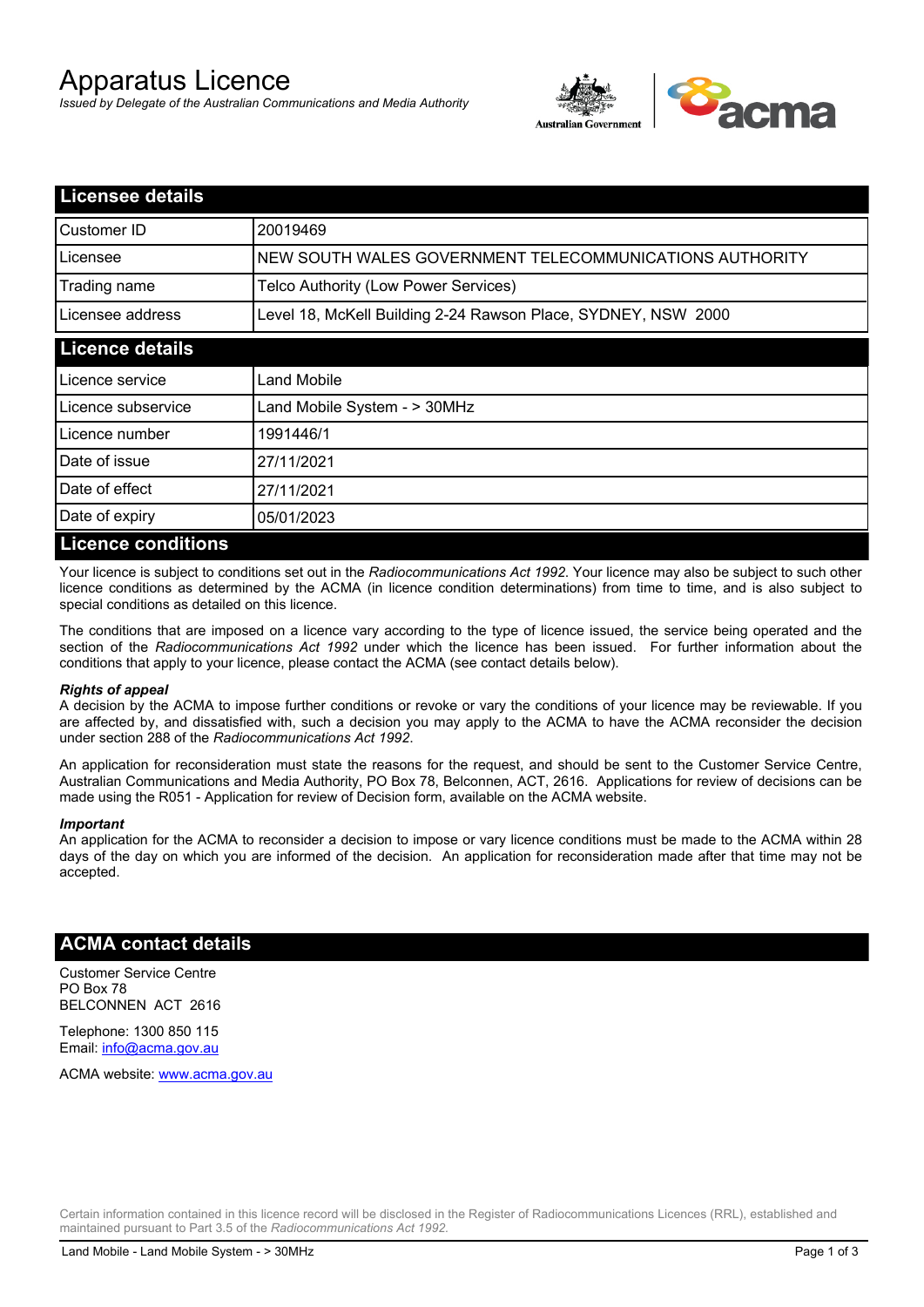# **Advisory Notes applying to licence no.: 1991446/1**

Conditions applicable to the operation of Land Mobile System station(s) authorised under this licence can be found in the Radiocommunications Licence Conditions (Apparatus Licence) Determination and the Radiocommunications Licence Conditions (Land Mobile Licence) Determination. Copies of these determinations are available from the ACMA and from the ACMA home page (www.acma.gov.au).